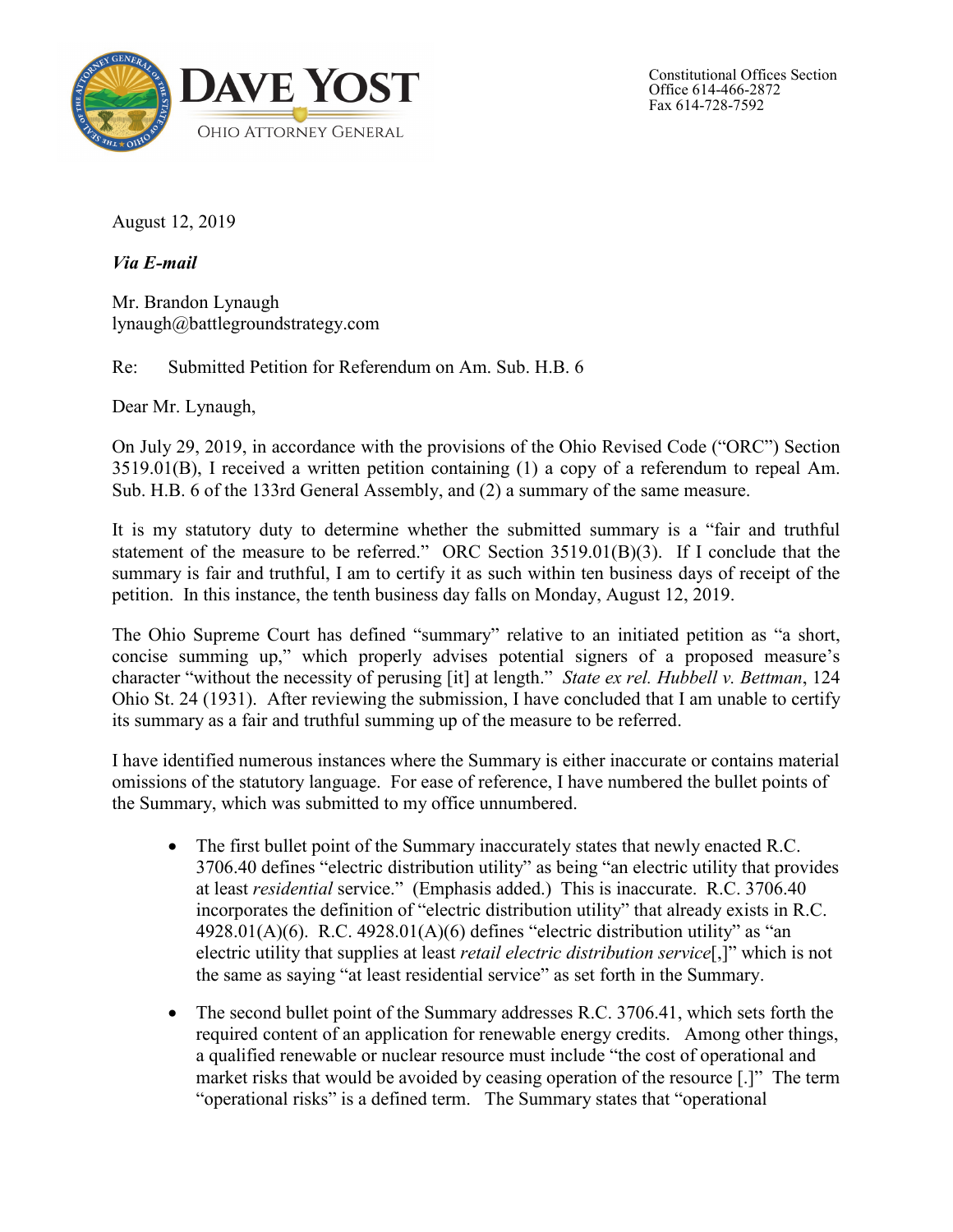risks…include the risk that operational costs could be higher because of future regulatory burdens and requirements[.]" But this language is not complete in that operational risk includes the risk that operating costs will be higher than anticipated because of "equipment failures and the risk that per-megawatt- hour costs will be higher than anticipated because of a lower than expected capacity factor." The omitted language establishes other considerations as to why an application for credits could be approved and is therefore material.

- The third bullet point of the Summary states, in part, "(iii) that an application for renewable credits shall be approved if the resource meets the renewable resource definition[.]" This excludes language in R.C. 3706.43(A), which provides: "The resource meets the definition of a *qualifying nuclear resource* or qualifying renewable resource[.]" (Emphasis added.) The Act provides only two resources that can qualify for credits, and failing to identify in the Summary one that could be approved is material.
- The third bullet point of the Summary also states "that an application for nuclear credits shall be approved…if the *owner or operator* of the qualifying resource maintains a principal place of business in Ohio and a substantial business presence in Ohio." (Emphasis added.) This is inaccurate. R.C. 3706.43(B)(2) actually provides that an application shall be approved if "[t]he resource's *operator* maintains both a principal place of business in this state and a substantial presence in this state…" (Emphasis added.) An owner's principal place of business/business presence in Ohio is not considered in the approval process.
- The fifth bullet point of the Summary states that "ORC § 3706.45 requires qualifying nuclear and renewable resources to report their megawatt hours generated on a quarterly basis to the Authority, for which it shall issue one credit for each megawatt hour reported[.]" In contrast, R.C. 3706.45(B) of the Bill actually provides that "The authority shall issue one renewable energy credit to a qualifying renewable resource for each megawatt hour of electricity that is both reported under division (A) of this section *and approved by the authority*." Omitting language regarding approval of credits by the Authority is misleading.
- The seventh bullet point of the Summary provides that the measure "creates the nuclear generation fund and the renewable generation fund, into which the revenue from the monthly customer charges shall be deposited and shall gain interest in the custody of the state treasurer[.]" But the Summary does not mention the provision in R.C. 3706.49(A) which provides "Each fund shall be in the custody of the treasurer of state *but shall not be part of the state treasury*." (Emphasis added.) Likewise, the Summary does not disclose that "The interest generated by each fund shall be retained by each respective fund and used for the purposes set forth in [the cited statutory provisions][,]" as set out in R.C. 3706.49(A). The omission of language establishing that each fund, and its interest, does not become part of the state treasury is material.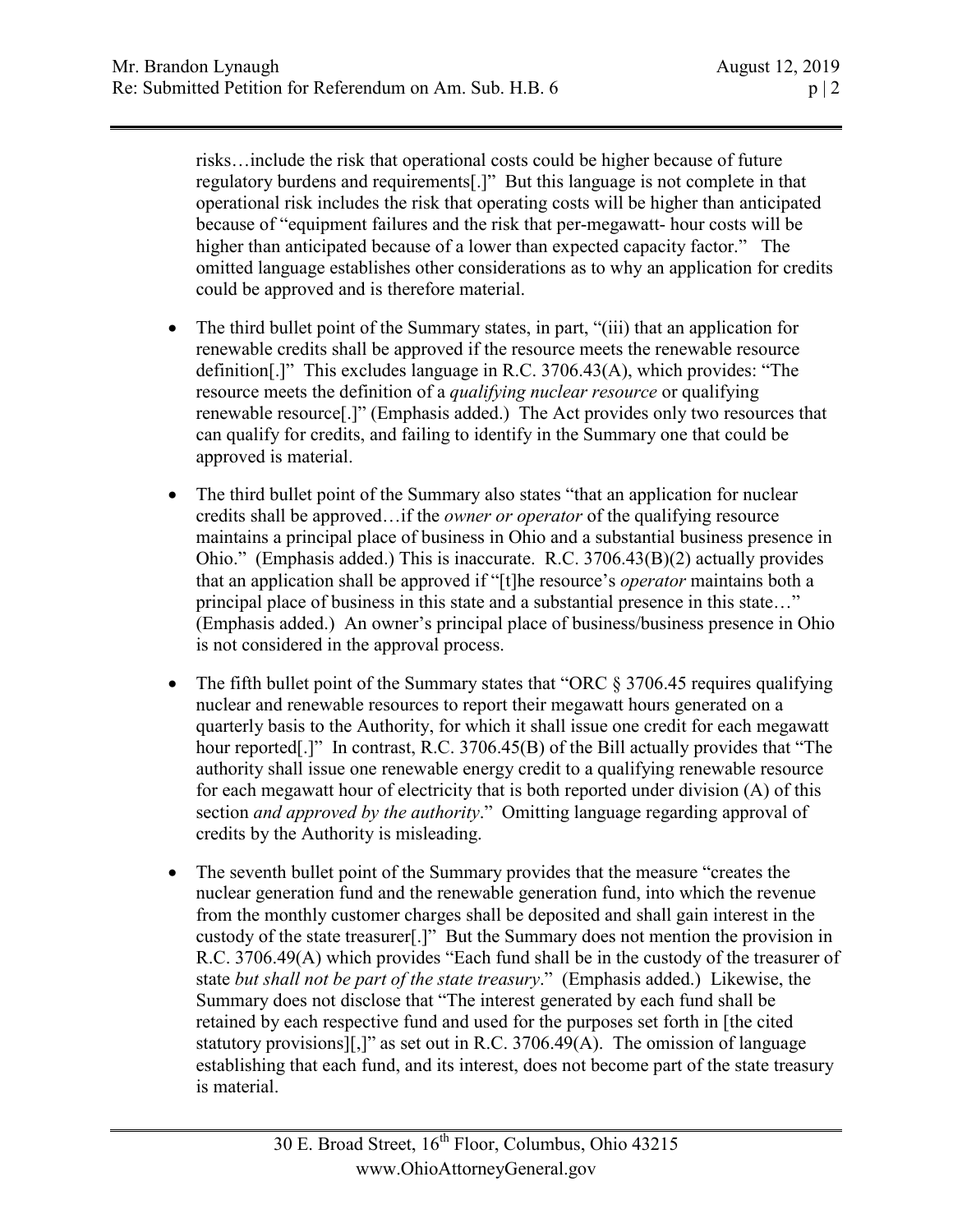- The eighth bullet point of the Summary incorrectly describes the Commission's responsibility for paying qualifying resources for credits. It states that "ORC § 3706.53 apportions the revenue collected through the utility charges…subject to reduction or suspension by the Commission[.]" R.C. 3706.53 cites R.C. 3706.61 as providing the manner in which the revenue is apportioned, reduced and suspended. But the relevant sub-section, R.C. 3706.61(D), does not give the Commission any authority to apportion, reduce, or cease payment of anything. Instead, R.C. 3706.61(D) provides that the Authority, in consultation with the Commission, may cease or reduce payments of nuclear resource credits. Simply put, contrary to what the eighth bullet point represents, credits are not subject to reduction or suspension by the Commission.
- The ninth bullet point of the Summary incorrectly states the calculation for distributing money from the funds. The Summary states that the Ohio air quality development authority is "(i) to distribute money from the generation funds between April 2021 and January 2028 to qualifying resources in amounts equal to the credits earned in the same quarter of the prior year, provided there is sufficient money in the relevant funds[.]" But the Act states that in order to distribute money from the funds the Authority must take "the number of credits earned by the resources during the quarter... multiplied by the credit price [.]"  $R.C. 3706.55(A)(1)$ . Failing to include the correct calculation for distributing money under the Act is material.
- The ninth bullet point of the Summary also incorrectly states the procedure for refunding money to customers from the funds. It states: "ORC  $\S 3706.55$  requires the Authority to…(ii) refund to customers any amount remaining in the funds as of December 31, 2027, after distributions have been made through January 21, 2028." But the Act does not provide that remaining funds are automatically refunded to customers. Instead, R.C. 3706.55(B) provides that "any amounts remaining in the nuclear generation fund and the renewable generation fund…shall be refunded to customers in a manner that shall be determined by the authority in consultation with the public utilities commission." Omitting this language from the Summary is material.
- Sub-point three of the eleventh bullet of the Summary incorrectly states that the Authority is responsible for determining the amount of payments that will be made into the nuclear generation fund, as set forth in R.C. 3706.61(E)(1). It states "[the measure] permits the *Authority* to reduce or cease revenue requirements, collection of charges from customers, and credit prices accordingly[.]" (Emphasis added.) This is incorrect. The Act provides that "the *commission* shall do all of the following…[i]f the authority determines it necessary to make reductions under division (D) of this section[.]" (Emphasis added.) R.C.  $3706.61(E)(1)$ . Simply put, the Summary incorrectly states that the Authority reduces or adjusts the amount being put into the funds, when the Act gives the Commission that power.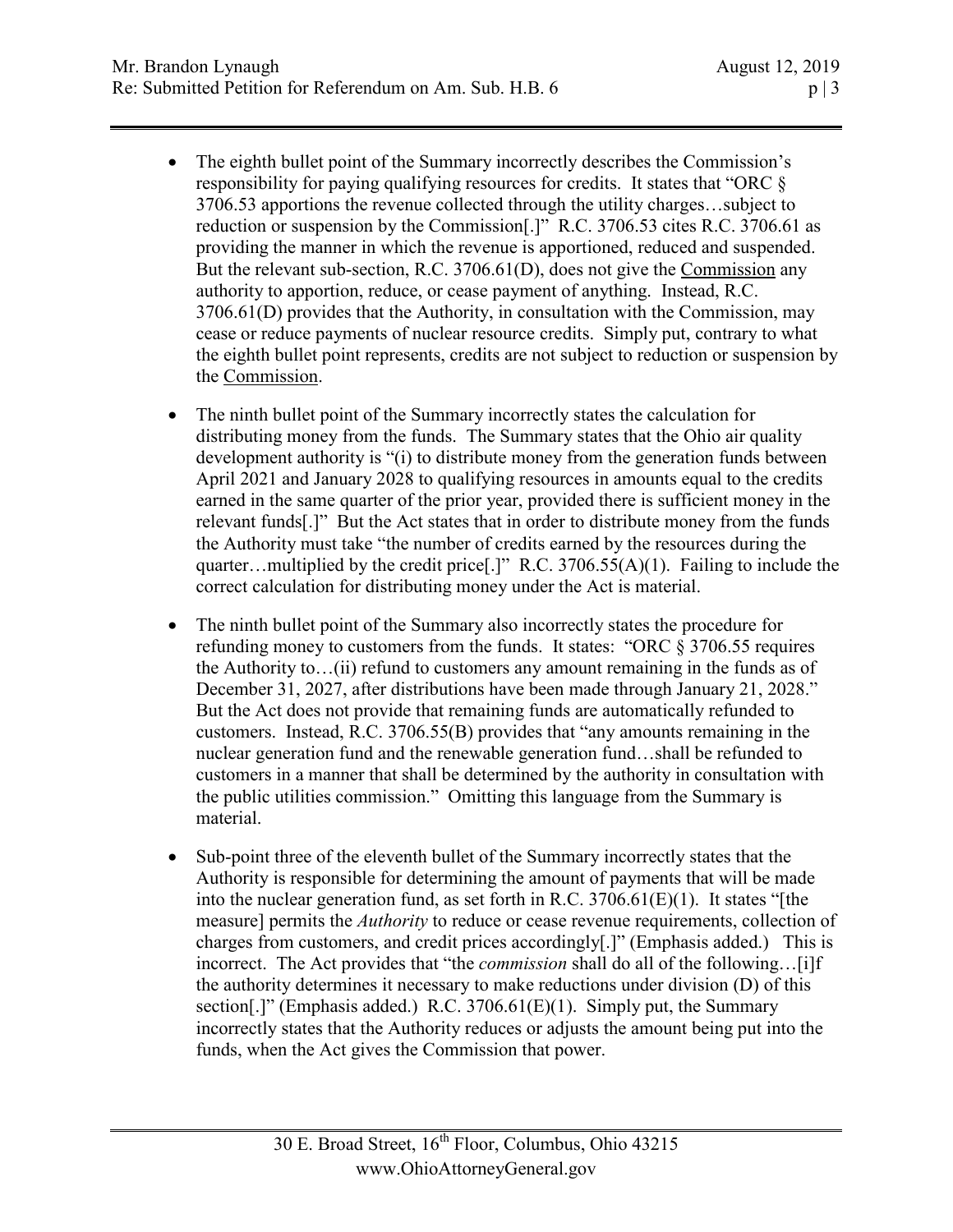- The eleventh bullet point also incorrectly states that the Authority may cease or reduce payments to the nuclear generation fund if, among other reasons, a resource "decommissions." But the Act provides that the Authority may cease or reduce payments to the nuclear generation fund if, among other reasons, "the resource's owner or operator applies, before May 1, 2027, to decommission the resource." R.C. 3706.61(D)(3). The distinction between applying to decommission a nuclear resource (which could take years) and actually decommissioning a nuclear resource is a big one, and the mischaracterization of the language in the Act is material.
- Sub-point three of the eleventh bullet point of the Summary also incorrectly states when the Authority may act to reduce or cease payments for nuclear resource credits. It states that the Authority may act if "market price index exceeds the strike price." But this statement does not reflect the temporal limitation that is actually set out in the Act. R.C. 3706.61(D)(4) allows the Authority to reduce or cease payments for resource credits when "the market price index exceeds the strike price *on the first day of June in the year in which the report is submitted*[.]" (Emphasis added.) Thus, reduction or cessation of payments is not authorized whenever the market price exceeds the strike price, such authority is tied to a specific date for that determination.
- The fourteenth bullet point explains that the term "net metering system" is amended in the Act to apply to "a facility located on a customer's premises…" This mischaracterizes the amendment. In the Act, R.C.  $4928.01(A)(31)(d)$  amends the "net metering system" definition only with respect to "an industrial customergenerator with a net metering system" and sets forth capacity requirements for such industrial customer-generators.
- Sub-point two of the fourteenth bullet point attempts to summarize the definition of "prudently incurred costs related to a legacy generation resource" as amended in R.C. 4928.01(A)(42). These are costs that the Commission may allow electric distribution utilities to recover through an existing bypassable charge from customers. The definition in the Summary fails to mention that the formula for calculating such costs provides "that where the net revenues exceed net costs, those excess revenues shall be credited to customers." R.C. 4928.01(A)(42). It thus fails to disclose a credit that customers might receive.
- The fifteenth bullet point of the Summary discusses R.C. 4928.148, but entirely omits newly enacted R.C. 4928.148(B), which requires "[a]n electric distribution utility…shall bid all output from a legacy generation resource into the wholesale market and shall not use the output in supplying its standard service offer provided under section 4928.142 or 4928.143 of the Revised Code."
- The seventeenth bullet point of the Summary discusses R.C. 4928.471, but omits that "an electric distribution utility may file an application to implement a decoupling mechanism for the 2019 calendar year and each calendar year thereafter." Decoupling is a process through which the PUCO approves a utility rate set in a manner so that profits are less seasonal for the utility company. The significance of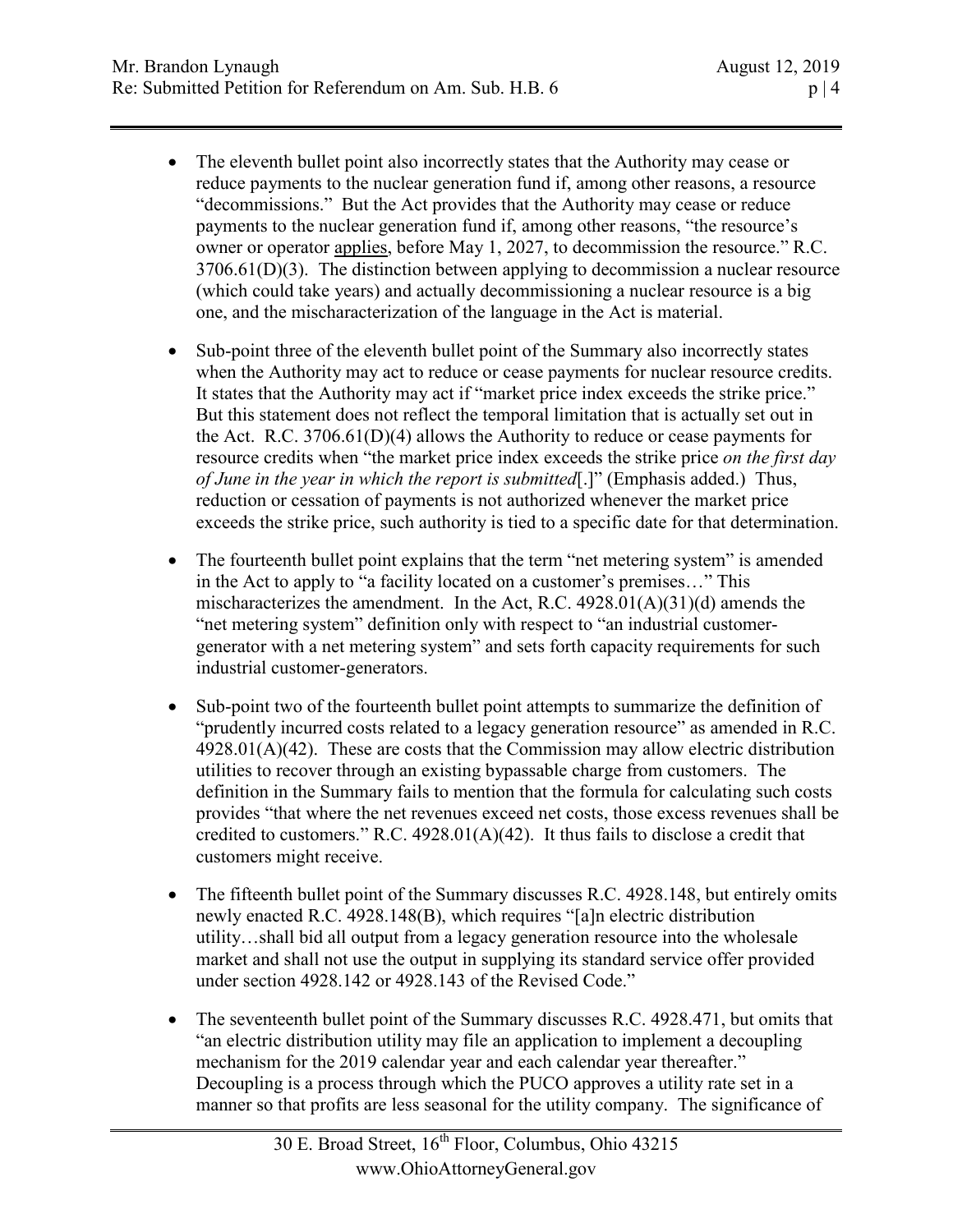this omission is that consumer groups, such as the Ohio Consumers' Counsel, object to decoupling as not benefitting all consumers. Environmental groups also object to decoupling.

- The twenty-first bullet point of the Summary incorrectly states that "self-assessing" purchasers" is "a defined term." The Act does not actually define "self-assessing purchaser" anywhere.
- The twenty-fifth bullet point of the Summary incorrectly states that the Act "amends" R.C. 4928.75. But the Act "enacts" this entirely new section of law.
- The twenty-eighth bullet point misstates the threshold size of energy projects that are eligible for property tax exemption. Specifically, the Summary states that the Act "amends ORC § 5727.75: to permit energy projects of *up to 20 megawatts, instead of 5 megawatts*, to be exempted from property taxation without the formal approval of a county commissioners board[.]" R.C. 5727.75(B)(1)(c) actually provides: "For a qualified energy project with a nameplate capacity *of twenty megawatts or greater*, a board of county commissioners of a county in which property of the project is located has adopted a resolution under division (E)(1)(b) or (c) of this section to approve the application submitted under division (E) of this section to exempt the property located in that county from taxation."
- The twenty-eighth bullet point also incorrectly states that the Act "amends ORC  $\S$ 5727.75…to permit energy projects of *up to 20 megawatts, instead of 2 megawatts*, to be exempt from the prerequisite of career training[.]" In fact, this exemption applies to "energy projects with a nameplate capacity of *twenty megawatts or greater*[.]" R.C. 5727.75(F)(4).
- This twenty-eighth bullet point also misstates the requirement for an energy project to provide training and equipment to first responders as set out in the Act. The Summary states that the Act "amends ORC § 5727.75: to permit energy projects….to be *exempt* from other prerequisites for tax exemptions, including repair of affected public infrastructure and *training and equipping emergency responders*." (Emphasis added.) In fact, R.C. 5727.75(F)(5) provides that the owner or a lessee of a qualified energy project *shall* "Provide or facilitate training for fire and emergency responders for response to emergency situations related to the energy project[.]" The Act does reference an exemption from taxation for training fire and emergency responders, as stated in the Summary.